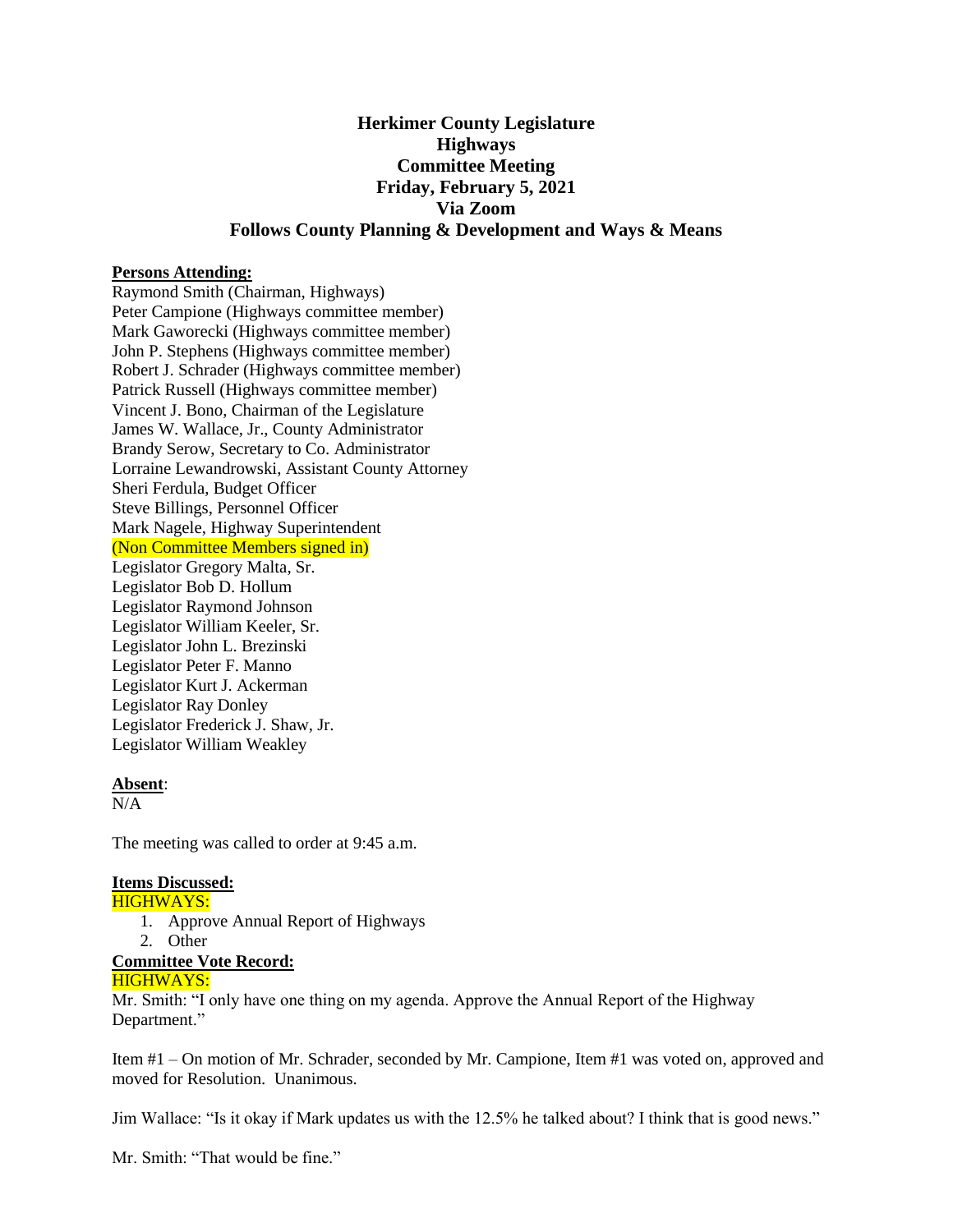Mark Nagele: "We recently got a payment, well several payments from New York State for the 12.5% Federal funds. For the FEMA projects we had with the Halloween storm, FEMA will pay 75% and then the County was left on the hook for the remaining 25%. In the past the State had stepped in in the past storms and they are also stepping in on this storm and giving us 12.5% of that 25% County share. With all of the projects, that comes up to about \$400,000 that hopefully we will recoup from the State from the Halloween storm. So yes that is good news."

Mr. Smith: "Yes, very good news. Does anyone else have anything?"

Mr. Schrader: "What is the status on employment? Are you still having trouble with finding employees?"

Mark Nagele: "Yes. We are currently trying to hire. We have the ads out trying to get drivers and operators back. We haven't sent our letters out yet to last year's people that ended the season with us but I am expecting to be down again with drivers. We know several people have retired or are not wanting to come back. It will be a struggle again this year but to what extent I am not sure yet. As I mentioned, those letters have not gone out to the people that completed the season with us last year so we are not sure. They will be going out shortly."

Mr. Schrader: "Being that you are the boss over there, what is the biggest complaint of people leaving? Is it the pay?"

Mark Nagele: "I'm not sure it's really the pay. I think it's more that it is seasonal. People need jobs throughout the year so I think that's part of the complaint. They are just not full time so when we lay them off they go to either the towns or DOT and if DOT offers someone a full time job that's where they stay. That is part of the issue."

Mr. Schrader: "Okay so there are more parts to the equation than the pay?"

Mark Nagele: "Yes. I really think the full time is the main issue at this point. Pay would be second."

Mr. Schrader: "Okay. Thank you."

Mr. Smith: "Anyone else?"

Mr. Bono: "Mr. Chairman, Mr. Gaworecki wanted to ask, the Bridge NY webinar is scheduled for February 16, are you going to attend that and also, if so, if you could apply for the Bridge NY for the Hopson Road bridge?"

Mark Nagele: "Hopson Road Bridge is actually closed right now. It collapsed as part of that Halloween storm and that is one of our FEMA projects so we are already in the process of securing funding for that bridge so I don't believe it would qualify here under Bridge NY. My thoughts were, I know last time the Bridge NY came around, we submitted four bridges and six culverts and we did not get selected on any of them. This year I think we will just submit one or two bridges and maybe one or two culverts to try and narrow the amount that we are submitting and hopefully one of them will get selected but our bridges are all in pretty good shape now so basically the funds go to those County's that maybe haven't been maintaining their bridges as well as we have that are in dire condition and also the other thing that I noticed is a lot of the towns like the last go around, the Town of Frankfort and I believe the Village of Herkimer were awarded. Local municipalities down to the town and village level in Herkimer County would probably be in better condition to get those awards than the County would based on the condition of their bridges."

Mr. Bono: "Thank you."

Mr. Campione: "Mark, are we going to be resubmitting the culverts that we submitted last time?"